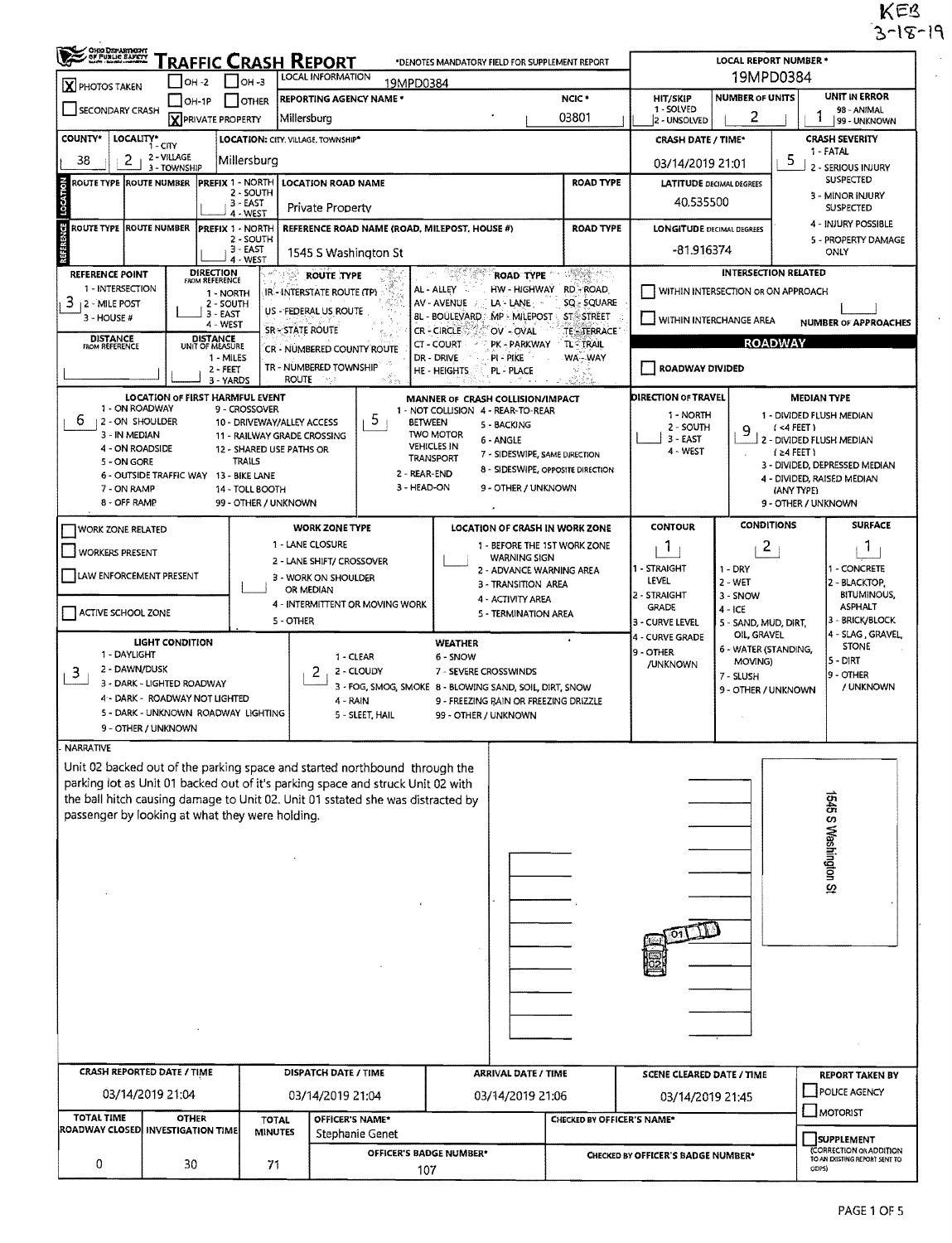|                                      |                                                                                                     |                                                                 |                                                                        |                                            |                                                          |                                                                                 |                                                   |                | <b>LOCAL REPORT NUMBER</b>                                           |  |  |  |  |
|--------------------------------------|-----------------------------------------------------------------------------------------------------|-----------------------------------------------------------------|------------------------------------------------------------------------|--------------------------------------------|----------------------------------------------------------|---------------------------------------------------------------------------------|---------------------------------------------------|----------------|----------------------------------------------------------------------|--|--|--|--|
| OHO DEPARTMENT<br>NIT                |                                                                                                     |                                                                 |                                                                        |                                            |                                                          |                                                                                 |                                                   | 19MPD0384      |                                                                      |  |  |  |  |
| UNIT #                               | OWNER NAME: LAST, FIRST, MIDDLE (C) SAME AS DRIVER)                                                 |                                                                 |                                                                        |                                            |                                                          | OWNER PHONE:INCLUDE AREA CODE (E) SAME AS DRIVER)                               |                                                   | DAMAGE         |                                                                      |  |  |  |  |
|                                      | PATTEN PRODUCING COMPANY.                                                                           |                                                                 |                                                                        |                                            |                                                          |                                                                                 | DAMAGE SCALE<br>1 - NONE<br>3 - FUNCTIONAL DAMAGE |                |                                                                      |  |  |  |  |
|                                      | OWNER ADDRESS: STREET, CITY, STATE, ZIP ( C) SAME AS DRIVER)<br>6336 CR 333, MILLERSBURG, OH, 44654 |                                                                 |                                                                        |                                            |                                                          |                                                                                 | 2 - MINOR DAMAGE<br>4 - DISABLING DAMAGE          |                |                                                                      |  |  |  |  |
|                                      | COMMERCIAL CARRIER: NAME, ADDRESS, CITY, STATE, 2JP                                                 |                                                                 |                                                                        |                                            |                                                          | COMMERCIAL CARRIER PHONE: INCLUDE AREA CODE                                     | 9 - UNKNOWN                                       |                |                                                                      |  |  |  |  |
|                                      |                                                                                                     |                                                                 |                                                                        |                                            |                                                          |                                                                                 | DAMAGED AREA(S)                                   |                |                                                                      |  |  |  |  |
|                                      | LP STATE   LICENSE PLATE #                                                                          |                                                                 | <b>VEHICLE IDENTIFICATION #</b>                                        |                                            | <b>VEHICLE YEAR</b>                                      | <b>VEHICLE MAKE</b>                                                             |                                                   |                | INDICATE ALL THAT APPLY                                              |  |  |  |  |
| ОН                                   | <b>PFK1255</b>                                                                                      |                                                                 | 1FTFW1ET5DFA52423                                                      |                                            | 2013                                                     | FORD                                                                            |                                                   |                |                                                                      |  |  |  |  |
| <b>INSURANCE</b><br><b>JVERIFIED</b> | <b>INSURANCE COMPANY</b>                                                                            | TRAVELERS INDEMNITY COMPA ZLP-12585193-19-N4                    | <b>INSURANCE POLICY #</b>                                              |                                            | COLOR<br>WHI                                             | <b>VEHICLE MODEL</b><br>$F-150$                                                 |                                                   |                |                                                                      |  |  |  |  |
|                                      | <b>TYPE OF USE</b>                                                                                  |                                                                 | US DOT #                                                               |                                            | TOWED BY: COMPANY NAME                                   |                                                                                 |                                                   |                |                                                                      |  |  |  |  |
| COMMERCIAL                           | GOVERNMENT                                                                                          | IN EMERGENCY<br>RESPONSE                                        |                                                                        |                                            |                                                          |                                                                                 |                                                   |                |                                                                      |  |  |  |  |
| INTERLOCK                            |                                                                                                     | # OCCUPANTS                                                     | VEHICLE WEIGHT GVWR/GCWR<br>$1 - s10K$ LBS.                            |                                            | <b>HAZARDOUS MATERIAL</b><br><b>IMATERIAL</b><br>CLASS # | PLACARD ID #                                                                    |                                                   |                |                                                                      |  |  |  |  |
| DEVICE<br><b>EQUIPPED</b>            | HIT/SKIP UNIT                                                                                       | 1                                                               | 2 - 10.001 - 26K LBS.<br>$3 - 26K$ LBS.                                |                                            | RELEASED<br>PLACARD                                      |                                                                                 |                                                   |                |                                                                      |  |  |  |  |
|                                      | 1 - PASSENGER CAR                                                                                   | 6 - VAN (9-15 SEATS)                                            | 12 - GOLF CART                                                         |                                            | 18 - LIMO (LIVERY VEHICLE)                               | 23 - PEDESTRIAN/SKATER                                                          |                                                   |                |                                                                      |  |  |  |  |
|                                      | 2 - PASSENGER VAN<br>(MINIVAN)                                                                      | 7 - MOTORCYCLE 2-WHEELED<br>8 - MOTORCYCLE 3-WHEELED            | 13 - SNOWMOBILE<br>14 - SINGLE UNIT                                    |                                            | 19 - BUS (16+ PASSENGERS)                                | 24 - WHEELCHAIR (ANY TYPE)                                                      |                                                   |                |                                                                      |  |  |  |  |
|                                      | UNIT TYPE 3 - SPORT UTILITY<br>VEHICLE                                                              | 9 - AUTOCYCLE                                                   | <b>TRUCK</b><br>15 - SEMI-TRACTOR                                      | 20 - OTHER VEHICLE<br>21 - HEAVY EQUIPMENT |                                                          | 25 - OTHER NON-MOTORIST<br>26 - BICYCLE                                         |                                                   | ю              |                                                                      |  |  |  |  |
|                                      | 4 - PICK UP                                                                                         | 10 - MOPED OR MOTORIZED<br><b>BICYCLE</b>                       | 16 - FARM EQUIPMENT                                                    |                                            | 22 - ANIMAL WITH RIDER OR<br>ANIMAL-DRAWN VEHICLE        | 27 - TRAIN                                                                      |                                                   |                |                                                                      |  |  |  |  |
|                                      | 5 - CARGO VAN<br>(ATV/UTV)                                                                          | 11 - ALL TERRAIN VEHICLE                                        | 17 MOTORHOME                                                           |                                            |                                                          | 99 - UNKNOWN OR HIT/SKIP                                                        |                                                   |                |                                                                      |  |  |  |  |
|                                      | # OF TRAILING UNITS                                                                                 |                                                                 |                                                                        |                                            |                                                          |                                                                                 |                                                   |                |                                                                      |  |  |  |  |
| <b>VEHICLE</b>                       | WAS VEHICLE OPERATING IN AUTONOMOUS<br>MODE WHEN CRASH OCCURRED?                                    |                                                                 | 0 - NO AUTOMATION                                                      |                                            | 3 - CONDITIONAL AUTOMATION 9 - UNKNOWN                   |                                                                                 |                                                   |                | 12                                                                   |  |  |  |  |
|                                      |                                                                                                     | 0                                                               | 1 - DRIVER ASSISTANCE                                                  |                                            | 4 - HIGH AUTOMATION                                      |                                                                                 |                                                   |                |                                                                      |  |  |  |  |
|                                      | -YES 2-NO 9-OTHER/UNKNOWN                                                                           | <b>MODE LEVEL</b>                                               | AUTONOMOUS 2 - PARTIAL AUTOMATION 5 - FULL AUTOMATION                  |                                            |                                                          |                                                                                 |                                                   |                |                                                                      |  |  |  |  |
|                                      | 1 - NONE                                                                                            | 6 - BUS - CHARTER/TOUR                                          | 11 - FIRE                                                              | 16 - FARM                                  |                                                          | 21 - MAIL CARRIER                                                               |                                                   |                |                                                                      |  |  |  |  |
|                                      | $2 - TAXI$<br>3 - ELECTRONIC RIDE                                                                   | 7 - BUS - INTERCITY<br>8 - BUS - SHUTTLE                        | 12 - MILITARY<br>13 - POLICE                                           |                                            | 17 - MOWING<br>18 - SNOW REMOVAL                         | 99 - OTHER / UNKNOWN                                                            |                                                   |                |                                                                      |  |  |  |  |
| <b>SPECIAL</b>                       | SHARING                                                                                             | 9 - BUS - OTHER                                                 | <b>14 - PUBLIC UTILITY</b>                                             |                                            | 19 - TOWING                                              |                                                                                 |                                                   |                |                                                                      |  |  |  |  |
|                                      | FUNCTION 4 - SCHOOL TRANSPORT<br>5 - BUS - TRANSIT/COMMUTER                                         | 10 - AMBULANCE                                                  | 15 - CONSTRUCTION EQUIP.                                               |                                            | 20 - SAFETY SERVICE<br><b>PATROL</b>                     |                                                                                 |                                                   | 12             |                                                                      |  |  |  |  |
|                                      | 1 - NO CARGO BODY TYPE                                                                              | 4 - LOGGING                                                     | 7 - GRAIN/CHIPS/GRAVEL                                                 | 11 - DUMP                                  |                                                          | 99 - OTHER / UNKNOWN                                                            |                                                   |                |                                                                      |  |  |  |  |
|                                      | / NOT APPLICABLE<br>$2 - BUS$                                                                       | 5 - INTERMODAL<br><b>CONTAINER CHASSIS</b>                      | $8 - POLE$                                                             |                                            | 12 - CONCRETE MIXER                                      |                                                                                 |                                                   |                |                                                                      |  |  |  |  |
| CARGO<br><b>BODY</b>                 | 3 - VEHICLE TOWING                                                                                  | 6 - CARGOVAN                                                    | 9 - CARGO TANK<br>10 - FLAT BED                                        |                                            | 13 - AUTO TRANSPORTER<br>14 - GARBAGE/REFUSE             |                                                                                 |                                                   | ρ              | 9<br>т<br>э                                                          |  |  |  |  |
| <b>TYPE</b>                          | ANOTHER MOTOR VEHICLE                                                                               | /ENCLOSED BOX                                                   |                                                                        |                                            |                                                          |                                                                                 |                                                   |                | $_{\odot}$                                                           |  |  |  |  |
|                                      | 1 - TURN SIGNALS<br>2 - HEAD LAMPS                                                                  | 4 - BRAKES<br><b>5 - STEERING</b>                               | 7 - WORN OR SLICK TIRES<br>8 - TRAILER EQUIPMENT                       |                                            | 9 - MOTOR TROUBLE<br>10 - DISABLED FROM PRIOR            | 99 - OTHER / UNKNOWN                                                            |                                                   |                |                                                                      |  |  |  |  |
| <b>VEHICLE</b><br><b>DEFECTS</b>     | 3 - TAIL LAMPS                                                                                      | <b>6 - TIRE BLOWOUT</b>                                         | <b>DEFECTIVE</b>                                                       |                                            | <b>ACCIDENT</b>                                          |                                                                                 |                                                   |                |                                                                      |  |  |  |  |
|                                      | 1 - INTERSECTION -                                                                                  | 4 - MIDBLOCK -                                                  | 7 - SHOULDER/ROADSIDE                                                  |                                            | 10 - DRIVEWAY ACCESS                                     | 99 - OTHER / UNKNOWN                                                            | X-NO DAMAGE [0]                                   |                | - UNDERCARRIAGE [ 14 ]                                               |  |  |  |  |
|                                      | MARKED CROSSWALK                                                                                    | MARKED CROSSWALK                                                | 8 - SIDEWALK                                                           |                                            | 11 - SHARED USE PATHS                                    |                                                                                 | $\Box$ TOP [13]                                   |                | $L$ -ALL AREAS $(15)$                                                |  |  |  |  |
| NON-<br><b>MOTORIST</b>              | 2 - INTERSECTION -<br>UNMARKED CROSSWALK                                                            | 5 - TRAVEL LANE -<br>OTHER LOCATION                             | 9 - MEDIAN/CROSSING                                                    |                                            | <b>OR TRAILS</b><br>12 - FIRST RESPONDER                 |                                                                                 |                                                   |                | $\Box$ - UNIT NOT AT SCENE [ 16 ]                                    |  |  |  |  |
| LOCATION                             | 3 - INTERSECTION - OTHER                                                                            | <b>6 - BICYCLE LANE</b>                                         | <b>ISLAND</b>                                                          |                                            | AT INCIDENT SCENE                                        |                                                                                 |                                                   |                |                                                                      |  |  |  |  |
|                                      | 1 - NON-CONTACT<br>2 - NON-COLLISION                                                                | 1 - STRAIGHT AHEAD<br>2 - BACKING                               | 9 - LEAVING TRAFFIC<br>LANE                                            |                                            | 15 - WALKING, RUNNING,<br>JOGGING, PLAYING               | 21 - STANDING OUTSIDE<br>DISABLED VEHICLE                                       |                                                   |                | <b>INITIAL POINT OF CONTACT</b>                                      |  |  |  |  |
| 3                                    | 3<br>3 - STRIKING                                                                                   | 3 - CHANGING LANES<br>4 - OVERTAKING/PASSING                    | 10 - PARKED<br>11 - SLOWING OR STOPPED                                 |                                            | 16 - WORKING<br>17 - PUSHING VEHICLE                     | 99 - OTHER / UNKNOWN                                                            | 0 - NO DAMAGE<br>6                                |                | 14 - UNDERCARRIAGE<br>1-12 - REFER TO UNIT 15 - VEHICLE NOT AT SCENE |  |  |  |  |
| <b>ACTION</b>                        | 4 - STRUCK                                                                                          | PRE-CRASH 5 - MAKING RIGHT TURN<br>ACTIONS 6 - MAKING LEFT TURN | IN TRAFFIC                                                             |                                            | 18 - APPROACHING OR<br>LEAVING VEHICLE                   |                                                                                 |                                                   | <b>DIAGRAM</b> | 99 - UNKNOWN                                                         |  |  |  |  |
|                                      | 5 - BOTH STRIKING                                                                                   | 7 - MAKING U-TURN                                               | 12 - DRIVERLESS<br>13 - NEGOTIATING A CURVE                            |                                            | 19 - STANDING                                            |                                                                                 | 13 - TOP                                          |                |                                                                      |  |  |  |  |
|                                      | & STRUCK<br>9 - OTHER / UNKNOWN                                                                     | 8 - ENTERING TRAFFIC<br>LANE                                    | 14 - ENTERING OR CROSSING<br>SPECIFIED LOCATION                        |                                            | 20 - OTHER NON-MOTORIST                                  |                                                                                 |                                                   | TRAFFIC        |                                                                      |  |  |  |  |
|                                      | 1 - NONE                                                                                            | 8 - FOLLOWING TOO CLOSE 13 - IMPROPER START FROM<br>/ACDA       | A PARKED POSITION                                                      |                                            | 18 - OPERATING DEFECTIVE<br>EQUIPMENT                    | 23 - OPENING DOOR INTO<br>ROADWAY                                               | <b>TRAFFICWAY FLOW</b>                            |                | <b>TRAFFIC CONTROL</b>                                               |  |  |  |  |
|                                      | 2 - FAILURE TO YIELD<br>3 - RAN RED LIGHT                                                           | 9 - IMPROPER LANE                                               | 14 - STOPPED OR PARKED                                                 |                                            | 19 - LOAD SHIFTING                                       | 99 - OTHER IMPROPER                                                             | 1 - ONE-WAY<br>2 - TWO-WAY                        |                | 1 - ROUNDABOUT 4 - STOP SIGN                                         |  |  |  |  |
| 12                                   | 4 - RAN STOP SIGN<br>5 - UNSAFE SPEED                                                               | CHANGE<br>10 - IMPROPER PASSING                                 | ILLEGALLY<br>15 - SWERVING TO AVOID                                    |                                            | /FALLING/SPILLING<br>20 - IMPROPER CROSSING              | <b>ACTION</b>                                                                   | 2                                                 | ь              | 2 - SIGNAL<br>5 - YIELD SIGN<br>3 - FLASHER<br><b>6 - NO CONTROL</b> |  |  |  |  |
|                                      | CONTRIBUTING 6 - IMPROPER TURN<br>CIRCUMSTANCES 7 - LEFT OF CENTER                                  | 11 - DROVE OFF ROAD                                             | 16 - WRONG WAY                                                         |                                            | 21 - LYING IN ROADWAY                                    |                                                                                 |                                                   |                |                                                                      |  |  |  |  |
| EVENTS(S)                            |                                                                                                     | 12 - IMPROPER BACKING                                           | 17 - VISION OBSTRUCTION                                                |                                            | 22 - NOT DISCERNIBLE                                     |                                                                                 | # OF THROUGH LANES<br>ON ROAD                     |                | <b>RAIL GRADE CROSSING</b><br>1 - NOT INVLOVED                       |  |  |  |  |
|                                      | <b>SEQUENCE OF EVENTS</b>                                                                           |                                                                 |                                                                        |                                            |                                                          |                                                                                 | 2                                                 | ٦              | 2 - INVOLVED-ACTIVE CROSSING                                         |  |  |  |  |
| 20                                   | P.B.,  dig is keepel<br>1 - OVERTURN/ROLLOVER                                                       | 二、交通要求的<br>7 - SEPARATION OF UNITS                              | <b>NON-COLLISION</b><br>12 - DOWNHILL RUNAWAY                          |                                            | 19 - ANIMAL -OTHER                                       | າດລື ປະໂຫ້ມແຕ່ຈະລັດທະລິຈະ ແລະ<br>23 - STRUCK BY FALLING,                        |                                                   |                | 3 - INVOLVED-PASSIVE CROSSING                                        |  |  |  |  |
|                                      | 2 - FIRE/EXPLOSION<br>3 - IMMERSION                                                                 | <b>8 - RAN OFF ROAD RIGHT</b><br>9 - RAN OFF ROAD LEFT          | 13 - OTHER NON-COLLISION 20 - MOTOR VEHICLE IN<br>14 - PEDESTRIAN      |                                            | TRANSPORT                                                | SHIFTING CARGO OR<br>ANYTHING SET IN                                            |                                                   |                | UNIT / NON-MOTORIST DIRECTION                                        |  |  |  |  |
| 2                                    | 4 - JACKKNIFE<br>S - CARGO / EQUIPMENT                                                              | 10 - CROSS MEDIAN<br>11 - CROSS CENTERLINE -                    | 15 - PEDALCYCLE                                                        |                                            | 21 - PARKED MOTOR<br>VEHICLE                             | MOTION BY A MOTOR<br><b>VEHICLE</b>                                             |                                                   |                | 1 - NORTH<br>5 - NORTHEAST                                           |  |  |  |  |
|                                      | LOSS OR SHIFT                                                                                       | OPPOSITE DIRECTION                                              | 16 - RAILWAY VEHICLE<br>17 - ANIMAL - FARM                             |                                            | 22 - WORK ZONE                                           | 24 - OTHER MOVABLE<br>OBJECT                                                    |                                                   |                | 2 - SOUTH<br><b>6 - NORTHWEST</b><br>3 - EAST<br>7 - SOUTHEAST       |  |  |  |  |
| з                                    | 6 - EQUIPMENT FAILURE                                                                               | OF TRAVEL                                                       | 18 - ANIMAL - DEER                                                     |                                            | MAINTENANCE<br><b>EQUIPMENT</b>                          |                                                                                 | <b>FROM</b><br>TO                                 |                | 4 - WEST<br><b>8 - SOUTHWEST</b>                                     |  |  |  |  |
|                                      | ung ini<br>in passag<br>ar salah sus telektifat<br>25 - IMPACT ATTENUATOR                           | 31 - GUARDRAIL END                                              | <b>COLLISION WITH FIXED OBJECT - STRUCK</b><br>38 - OVERHEAD SIGN POST |                                            | 45 - EMBANKMENT                                          | $\sqrt{2}$ , and the same<br>$\sim$<br>不変 にちばけい<br>الراسد كالم<br>52 - BUILDING |                                                   |                | 9 - OTHER / UNKNOWN                                                  |  |  |  |  |
|                                      | / CRASH CUSHION<br>26 - BRIDGE OVERHEAD                                                             | 32 - PORTABLE BARRIER<br>33 - MEDIAN CABLE BARRIER              | 39 - LIGHT / LUMINARIES<br><b>SUPPORT</b>                              | 46 - FENCE                                 | 47 - MAILBOX                                             | 53 - TUNNEL                                                                     | UNIT SPEED                                        |                | DETECTED SPEED                                                       |  |  |  |  |
|                                      | <b>STRUCTURE</b>                                                                                    | 34 - MEDIAN GUARDRAIL                                           | 40 - UTILITY POLE                                                      | <b>48 - TREE</b>                           |                                                          | 54 - OTHER FIXED<br>OBJECT                                                      |                                                   |                |                                                                      |  |  |  |  |
|                                      | 27 - BRIDGE PIER OR<br>ABUTMENT                                                                     | <b>BARRIER</b><br>35 - MEDIAN CONCRETE                          | 41 - OTHER POST, POLE<br>OR SUPPORT                                    |                                            | 49 - FIRE HYDRANT<br>50 - WORK ZONE                      | 99 - OTHER / UNKNOWN                                                            | 4                                                 |                | 1 - STATED / ESTIMATED SPEED                                         |  |  |  |  |
|                                      | 28 - BRIDGE PARAPET<br>29 - BRIDGE RAIL                                                             | BARRIER<br>36 - MEDIAN OTHER BARRIER 43 - CURB                  | 42 - CULVERT                                                           |                                            | MAINTENANCE<br>EQUIPMENT                                 |                                                                                 | POSTED SPEED                                      |                | Ŧ<br>[2 - CALCULATED / EDR                                           |  |  |  |  |
|                                      | 30 - GUARDRAIL FACE                                                                                 | 37 - TRAFFIC SIGN POST                                          | 44 - DITCH                                                             | 51 WALL                                    |                                                          |                                                                                 |                                                   |                | 3 - UNDETERMINED                                                     |  |  |  |  |
|                                      | FIRST HARMFUL EVENT                                                                                 | - 7                                                             | MOST HARMFUL EVENT                                                     |                                            |                                                          |                                                                                 | 35                                                |                |                                                                      |  |  |  |  |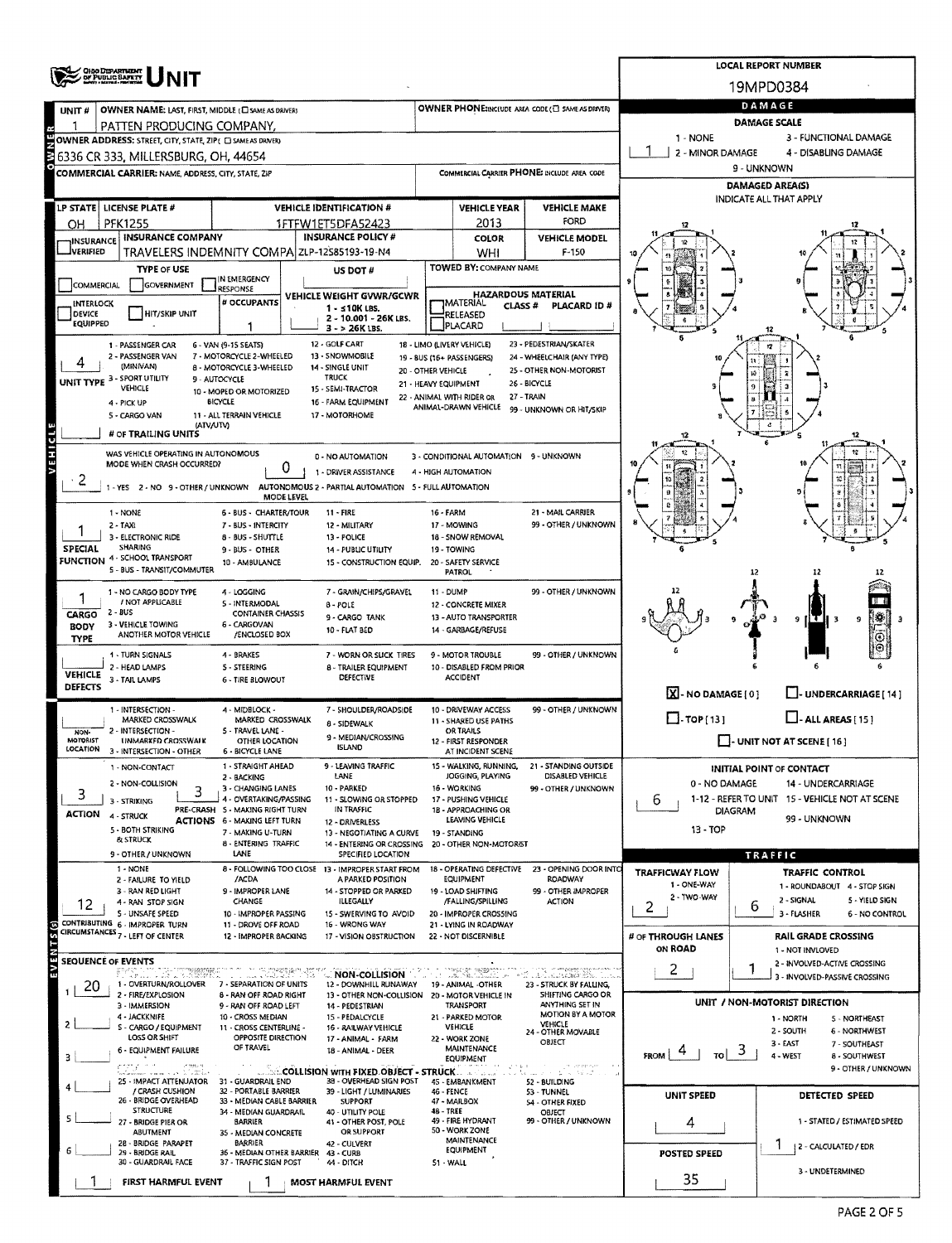|                                     |                                                                    |                                                                        | <b>LOCAL REPORT NUMBER</b>                                                                                      |                                             |                                                                     |                                                   |                                   |                                                               |  |  |  |  |
|-------------------------------------|--------------------------------------------------------------------|------------------------------------------------------------------------|-----------------------------------------------------------------------------------------------------------------|---------------------------------------------|---------------------------------------------------------------------|---------------------------------------------------|-----------------------------------|---------------------------------------------------------------|--|--|--|--|
|                                     | OHIO DEPARTMENT<br>- of Public Bapty<br>- metri Novel: Department  |                                                                        |                                                                                                                 |                                             |                                                                     |                                                   |                                   | 19MPD0384                                                     |  |  |  |  |
| UNIT <sup>#</sup>                   | OWNER NAME: LAST, FIRST, MIDDLE (C) SAME AS DRIVERY                |                                                                        |                                                                                                                 |                                             |                                                                     | OWNER PHONE:INCLUDE AREA CODE (E) SAME AS DRIVER) | DAMAGE                            |                                                               |  |  |  |  |
| 2                                   | STARNER, MITCHELL, DEAN                                            |                                                                        |                                                                                                                 |                                             | 330-276-0732                                                        |                                                   |                                   | DAMAGE SCALE                                                  |  |  |  |  |
|                                     | OWNER ADDRESS: STREET, CITY, STATE, ZIP ( C) SAME AS DRIVER)       |                                                                        |                                                                                                                 |                                             |                                                                     |                                                   | 1 - NONE<br>4                     | 3 - FUNCTIONAL DAMAGE<br>4 - DISABLING DAMAGE                 |  |  |  |  |
|                                     | 10512 US 62, KILLBUCK, OH, 44637                                   |                                                                        |                                                                                                                 | COMMERCIAL CARRIER PHONE: INCLUDE AREA CODE |                                                                     |                                                   | 2 - MINOR DAMAGE<br>9 - UNKNOWN   |                                                               |  |  |  |  |
|                                     | COMMERCIAL CARRIER: NAME, ADDRESS, CITY, STATE, ZIP                |                                                                        |                                                                                                                 |                                             |                                                                     |                                                   | DAMAGED AREA(S)                   |                                                               |  |  |  |  |
|                                     | LP STATE LICENSE PLATE #                                           |                                                                        | <b>VEHICLE IDENTIFICATION #</b>                                                                                 |                                             | <b>VEHICLE YEAR</b>                                                 | <b>VEHICLE MAKE</b>                               | INDICATE ALL THAT APPLY           |                                                               |  |  |  |  |
| OН                                  | 628XFU                                                             |                                                                        | 2GKFLUE3XH6129379                                                                                               |                                             | 2017                                                                | <b>GMC</b>                                        |                                   |                                                               |  |  |  |  |
| <b>X</b> INSURANCE                  | <b>INSURANCE COMPANY</b>                                           |                                                                        | <b>INSURANCE POLICY #</b>                                                                                       |                                             | <b>COLOR</b>                                                        | <b>VEHICLE MODEL</b>                              |                                   |                                                               |  |  |  |  |
|                                     | <b>MOTORIST MUTUAL</b>                                             |                                                                        | 1276-06-831048-06A                                                                                              |                                             | <b>RED</b>                                                          | <b>TERRAIN</b>                                    |                                   |                                                               |  |  |  |  |
| COMMERCIAL                          | <b>TYPE OF USE</b><br>GOVERNMENT                                   | IN EMERGENCY                                                           | US DOT #                                                                                                        | RIGS                                        | TOWED BY: COMPANY NAME                                              |                                                   |                                   |                                                               |  |  |  |  |
| <b>INTERLOCK</b>                    |                                                                    | <b>RESPONSE</b><br># OCCUPANTS                                         | VEHICLE WEIGHT GVWR/GCWR                                                                                        |                                             | <b>HAZARDOUS MATERIAL</b><br><b>IMATERIAL</b><br>CLASS <sup>#</sup> | <b>PLACARD ID#</b>                                |                                   |                                                               |  |  |  |  |
| <b>DEVICE</b><br><b>EQUIPPED</b>    | HIT/SKIP UNIT                                                      |                                                                        | 1 - s 10K LBS.<br>2 - 10.001 - 26K LBS.                                                                         |                                             | RELEASED                                                            |                                                   |                                   |                                                               |  |  |  |  |
|                                     |                                                                    | 1                                                                      | $3 - 26K$ LBS.<br>12 - GOLF CART                                                                                |                                             | PLACARD<br>18 - LIMO (LIVERY VEHICLE)                               | 23 - PEDESTRIAN/SKATER                            |                                   |                                                               |  |  |  |  |
| 3                                   | 1 - PASSENGER CAR<br>2 - PASSENGER VAN                             | 6 - VAN (9-15 SEATS)<br>7 - MOTORCYCLE 2-WHEELED                       | 13 - SNOWMOBILE                                                                                                 |                                             | 19 - BUS (16+ PASSENGERS)                                           | 24 - WHEELCHAIR (ANY TYPE)                        |                                   | 12                                                            |  |  |  |  |
|                                     | (MINIVAN)<br>UNIT TYPE 3 - SPORT UTILITY                           | 8 - MOTORCYCLE 3-WHEELED<br>9 - AUTOCYCLE                              | 14 - SINGLE UNIT<br>TRUCK                                                                                       | 20 - OTHER VEHICLE                          |                                                                     | 25 - OTHER NON-MOTORIST<br>26 - BICYCLE           |                                   |                                                               |  |  |  |  |
|                                     | VEHICLE<br>4 - PICK UP                                             | 10 - MOPED OR MOTORIZED<br>BICYCLE                                     | 15 - SEMI-TRACTOR<br>16 - FARM EQUIPMENT                                                                        | 21 - HEAVY EQUIPMENT                        | 22 - ANIMAL WITH RIDER OR                                           | 27 - TRAIN                                        |                                   |                                                               |  |  |  |  |
|                                     | 5 - CARGO VAN                                                      | 11 - ALL TERRAIN VEHICLE                                               | 17 - MOTORHOME                                                                                                  |                                             | ANIMAL-DRAWN VEHICLE                                                | 99 - UNKNOWN OR HIT/SKIP                          |                                   |                                                               |  |  |  |  |
| G                                   | (ATV/UTV)<br># OF TRAILING UNITS                                   |                                                                        |                                                                                                                 |                                             |                                                                     |                                                   |                                   | 12                                                            |  |  |  |  |
| ä                                   | WAS VEHICLE OPERATING IN AUTONOMOUS                                |                                                                        | 0 - NO AUTOMATION                                                                                               |                                             | 3 - CONDITIONAL AUTOMATION 9 - UNKNOWN                              |                                                   |                                   |                                                               |  |  |  |  |
|                                     | MODE WHEN CRASH OCCURRED?                                          | 0                                                                      | 1 - DRIVER ASSISTANCE                                                                                           |                                             | 4 - HIGH AUTOMATION                                                 |                                                   | 13                                |                                                               |  |  |  |  |
| 2                                   | -YES 2-NO 9-OTHER/UNKNOWN                                          | MODE LEVEL                                                             | AUTONOMOUS 2 - PARTIAL AUTOMATION 5 - FULL AUTOMATION                                                           |                                             |                                                                     |                                                   | Ð                                 |                                                               |  |  |  |  |
|                                     | 1 - NONE                                                           | 6 - BUS - CHARTER/TOUR                                                 | 11 - FIRE                                                                                                       | 16 - FARM                                   |                                                                     | 21 - MAIL CARRIER                                 | ð                                 |                                                               |  |  |  |  |
|                                     | 2 - TAXI<br>3 - ELECTRONIC RIDE                                    | 7 - BUS - INTERCITY<br>8 - BUS - SHUTTLE                               | 12 - MILITARY<br>13 - POLICE                                                                                    |                                             | 17 - MOWING<br>18 - SNOW REMOVAL                                    | 99 - OTHER / UNKNOWN                              |                                   |                                                               |  |  |  |  |
| <b>SPECIAL</b>                      | SHARING                                                            | 9 - BUS - OTHER                                                        | 14 - PUBLIC UTILITY                                                                                             |                                             | 19 - TOWING                                                         |                                                   |                                   |                                                               |  |  |  |  |
| <b>FUNCTION</b>                     | 4 - SCHOOL TRANSPORT<br>S - BUS - TRANSIT/COMMUTER                 | 10 - AMBULANCE                                                         | 1S - CONSTRUCTION EQUIP.                                                                                        |                                             | 20 - SAFETY SERVICE<br>PATROL                                       |                                                   |                                   | 12                                                            |  |  |  |  |
|                                     | 1 - NO CARGO BODY TYPE                                             | 4 - LOGGING                                                            | 7 - GRAIN/CHIPS/GRAVEL                                                                                          | 11 - DUMP                                   |                                                                     | 99 - OTHER / UNKNOWN                              |                                   |                                                               |  |  |  |  |
|                                     | / NOT APPLICABLE<br>2 - BUS                                        | S - INTERMODAL<br><b>CONTAINER CHASSIS</b>                             | 8 - POLE                                                                                                        |                                             | 12 - CONCRETE MIXER                                                 |                                                   |                                   |                                                               |  |  |  |  |
| <b>CARGO</b><br><b>BODY</b>         | 3 - VEHICLE TOWING                                                 | 6 - CARGOVAN                                                           | 9 - CARGO TANK<br>10 - FLAT BED                                                                                 |                                             | 13 - AUTO TRANSPORTER<br>14 - GARBAGE/REFUSE                        |                                                   |                                   | ¦H€<br>9<br>lз<br>9<br>з                                      |  |  |  |  |
| <b>TYPE</b>                         | ANOTHER MOTOR VEHICLE                                              | /ENCLOSED BOX                                                          |                                                                                                                 |                                             |                                                                     |                                                   |                                   |                                                               |  |  |  |  |
|                                     | 1 - TURN SIGNALS<br>2 - HEAD LAMPS                                 | 4 - BRAKES<br>S - STEERING                                             | 7 - WORN OR SLICK TIRES<br>8 - TRAILER EQUIPMENT                                                                |                                             | 9 - MOTOR TROUBLE<br>10 - DISABLED FROM PRIOR                       | 99 - OTHER / UNKNOWN                              |                                   |                                                               |  |  |  |  |
| <b>VEHICLE</b><br><b>DEFECTS</b>    | 3 - TAIL LAMPS                                                     | <b>6 - TIRE BLOWOUT</b>                                                | DEFECTIVE                                                                                                       |                                             | <b>ACCIDENT</b>                                                     |                                                   |                                   |                                                               |  |  |  |  |
|                                     | 1 - INTERSECTION -                                                 | 4 - MIDBLOCK -                                                         | 7 - SHOULDER/ROADSIDE                                                                                           |                                             | 10 - DRIVEWAY ACCESS                                                | 99 - OTHER / UNKNOWN                              | $\Box$ - NO DAMAGE [0]            | J- UNDERCARRIAGE [14]                                         |  |  |  |  |
|                                     | MARKED CROSSWALK                                                   | MARKED CROSSWALK                                                       | 8 - SIDEWALK                                                                                                    |                                             | 11 - SHARED USE PATHS                                               |                                                   | $\Box$ TOP [13]                   | $\Box$ - ALL AREAS [ 15 ]                                     |  |  |  |  |
| NON-<br><b>MOTORIST</b><br>LOCATION | 2 - INTERSECTION -<br>UNMARKED CROSSWALK                           | 5 - TRAVEL LANE -<br>OTHER LOCATION                                    | 9 - MEDIAN/CROSSING<br><b>ISLAND</b>                                                                            |                                             | OR TRAILS<br>12 - FIRST RESPONDER                                   |                                                   |                                   | $\Box$ - UNIT NOT AT SCENE [ 16 ]                             |  |  |  |  |
|                                     | 3 - INTERSECTION - OTHER<br>1 - NON-CONTACT                        | 6 - BICYCLE LANE<br>1 - STRAIGHT AHEAD                                 | 9 - LEAVING TRAFFIC                                                                                             |                                             | AT INCIDENT SCENE<br>15 - WALKING, RUNNING,                         | 21 - STANDING OUTSIDE                             |                                   | <b>INITIAL POINT OF CONTACT</b>                               |  |  |  |  |
|                                     | 2 - NON-COLLISION                                                  | 2 - BACKING                                                            | LANE<br>10 - PARKED                                                                                             |                                             | JOGGING, PLAYING                                                    | DISABLED VEHICLE                                  | 0 - NO DAMAGE                     | 14 - UNDERCARRIAGE                                            |  |  |  |  |
|                                     | 3 - STRIKING                                                       | 3 - CHANGING LANES<br>4 - OVERTAKING/PASSING                           | 11 - SLOWING OR STOPPED                                                                                         |                                             | 16 - WORKING<br>17 - PUSHING VEHICLE                                | 99 - OTHER / UNKNOWN                              | T.                                | 1-12 - REFER TO UNIT 15 - VEHICLE NOT AT SCENE                |  |  |  |  |
| <b>ACTION</b>                       | 4 - STRUCK                                                         | PRE-CRASH 5 - MAKING RIGHT TURN<br><b>ACTIONS 6 - MAXING LEFT TURN</b> | IN TRAFFIC<br>12 - DRIVERLESS                                                                                   |                                             | 18 - APPROACHING OR<br>LEAVING VEHICLE                              |                                                   | <b>DIAGRAM</b>                    | 99 - UNKNOWN                                                  |  |  |  |  |
|                                     | 5 - BOTH STRIKING<br>& STRUCK                                      | 7 - MAKING U-TURN<br>8 - ENTERING TRAFFIC                              | 13 - NEGOTIATING A CURVE<br>14 - ENTERING OR CROSSING                                                           |                                             | 19 - STANDING<br>20 - OTHER NON-MOTORIST                            |                                                   | 13 - TOP                          |                                                               |  |  |  |  |
|                                     | 9 - OTHER / UNKNOWN                                                | LANE                                                                   | SPECIFIED LOCATION                                                                                              |                                             |                                                                     |                                                   |                                   | <b>TRAFFIC</b>                                                |  |  |  |  |
|                                     | 1 - NONE<br>2 - FAILURE TO YIELD                                   | <b>/ACDA</b>                                                           | 8 - FOLLOWING TOO CLOSE 13 - IMPROPER START FROM<br>A PARKED POSITION                                           |                                             | 18 - OPERATING DEFECTIVE<br>EQUIPMENT                               | 23 - OPENING DOOR INTO<br>ROADWAY                 | <b>TRAFFICWAY FLOW</b>            | <b>TRAFFIC CONTROL</b>                                        |  |  |  |  |
|                                     | 3 - RAN RED LIGHT<br>4 - RAN STOP SIGN                             | 9 - IMPROPER LANE<br>CHANGE                                            | 14 - STOPPED OR PARKED<br>ILLEGALLY                                                                             |                                             | 19 - LOAD SHIFTING<br>/FALLING/SPILLING                             | 99 - OTHER IMPROPER<br><b>ACTION</b>              | 1 - ONE-WAY<br>2 - TWO-WAY        | 1 - ROUNDABOUT 4 - STOP SIGN<br>2 - SIGNAL<br>S - YIELD SIGN  |  |  |  |  |
|                                     | S - UNSAFE SPEED                                                   | 10 - IMPROPER PASSING                                                  | 15 - SWERVING TO AVOID                                                                                          |                                             | 20 - IMPROPER CROSSING                                              |                                                   | 2                                 | ь<br>3 - FLASHER<br>6 - NO CONTROL                            |  |  |  |  |
| S <sub>IS</sub>                     | CONTRIBUTING 6 - IMPROPER TURN<br>CIRCUMSTANCES 7 - LEFT OF CENTER | 11 - DROVE OFF ROAD<br>12 - IMPROPER BACKING                           | 16 - WRONG WAY<br>17 - VISION OBSTRUCTION                                                                       |                                             | 21 - LYING IN ROADWAY<br>22 - NOT DISCERNIBLE                       |                                                   | # OF THROUGH LANES                | <b>RAIL GRADE CROSSING</b>                                    |  |  |  |  |
|                                     | SEOUENCE OF EVENTS                                                 |                                                                        |                                                                                                                 |                                             |                                                                     |                                                   | ON ROAD                           | 1 - NOT INVLOVED                                              |  |  |  |  |
| E                                   | 与最低不低的睡眠。                                                          | <b>Second Property September</b>                                       | NON-COLLISION MARKET AND RESERVED TO THE CONTROL OF THE CONTROL OF THE CONTROL OF THE CONTROL OF THE CONTROL OF |                                             |                                                                     |                                                   | 2                                 | 2 - INVOLVED-ACTIVE CROSSING<br>3 - INVOLVED-PASSIVE CROSSING |  |  |  |  |
| 20                                  | 1 - OVERTURN/ROLLOVER<br>2 - FIRE/EXPLOSION                        | 7 - SEPARATION OF UNITS<br>8 - RAN OFF ROAD RIGHT                      | 12 - DOWNHILL RUNAWAY<br>13 - OTHER NON-COLLISION 20 - MOTOR VEHICLE IN                                         |                                             | 19 - ANIMAL -OTHER                                                  | 23 - STRUCK BY FALLING,<br>SHIFTING CARGO OR      |                                   |                                                               |  |  |  |  |
|                                     | 3 - IMMERSION<br>4 - JACKKNIFE                                     | 9 - RAN OFF ROAD LEFT<br>10 - CROSS MEDIAN                             | 14 - PEDESTRIAN<br>15 - PEDALCYCLE                                                                              |                                             | TRANSPORT<br>21 - PARKED MOTOR                                      | ANYTHING SET IN<br>MOTION BY A MOTOR              |                                   | UNIT / NON-MOTORIST DIRECTION<br>1 - NORTH<br>5 - NORTHEAST   |  |  |  |  |
|                                     | 5 - CARGO / EQUIPMENT<br>LOSS OR SHIFT                             | 11 - CROSS CENTERLINE -<br>OPPOSITE DIRECTION                          | 16 - RAILWAY VEHICLE                                                                                            |                                             | VEHICLE                                                             | VEHICLE<br>24 - OTHER MOVABLE                     |                                   | 2 - SOUTH<br>6 - NORTHWEST                                    |  |  |  |  |
|                                     | 6 - EQUIPMENT FAILURE                                              | OF TRAVEL                                                              | 17 - ANIMAL - FARM<br>18 - ANIMAL - DEER                                                                        |                                             | 22 - WORK ZONE<br>MAINTENANCE                                       | OBJECT                                            | $\epsilon$<br>TO !<br><b>FROM</b> | 3 - EAST<br>7 - SOUTHEAST<br>4 - WEST<br><b>B - SOUTHWEST</b> |  |  |  |  |
|                                     |                                                                    |                                                                        | <b>EXAMPLE 2004 COLLISION WITH FIXED OBJECT - STRUCK - 1</b>                                                    |                                             | EQUIPMENT                                                           | in mampirity is g<br>cather of the                |                                   | 9 - OTHER / UNKNOWN                                           |  |  |  |  |
|                                     | 25 - IMPACT ATTENUATOR<br>/ CRASH CUSHION                          | 31 - GUARDRAIL END<br>32 - PORTABLE BARRIER                            | 38 - OVERHEAD SIGN POST<br>39 - LIGHT / LUMINARIES                                                              | 46 - FENCE                                  | 45 - EMBANKMENT                                                     | 52 - BUILDING<br>53 - TUNNEL                      | UNIT SPEED                        |                                                               |  |  |  |  |
|                                     | 26 - BRIDGE OVERHEAD<br><b>STRUCTURE</b>                           | 33 - MEDIAN CABLE BARRIER<br>34 - MEDIAN GUARDRAIL                     | <b>SUPPORT</b><br>40 - UTILITY POLE                                                                             | 48 - TREE                                   | 47 - MAILBOX                                                        | <b>54 - OTHER FIXED</b><br>OBJECT                 |                                   | <b>DETECTED SPEED</b>                                         |  |  |  |  |
|                                     | 27 - BRIDGE PIER OR<br><b>ABUTMENT</b>                             | <b>BARRIER</b><br>35 - MEDIAN CONCRETE                                 | 41 - OTHER POST, POLE<br>OR SUPPORT                                                                             |                                             | 49 - FIRE HYDRANT<br>50 - WORK ZONE                                 | 99 - OTHER / UNKNOWN                              | 5                                 | 1 - STATED / ESTIMATED SPEED                                  |  |  |  |  |
|                                     | 28 - BRIDGE PARAPET<br>29 - BRIDGE RAIL                            | BARRIER<br>36 - MEDIAN OTHER BARRIER                                   | 42 - CULVERT<br>43 - CURB                                                                                       |                                             | MAINTENANCE<br><b>EQUIPMENT</b>                                     |                                                   |                                   | 2 - CALCULATED / EDR                                          |  |  |  |  |
|                                     | 30 - GUARDRAIL FACE                                                | 37 - TRAFFIC SIGN POST                                                 | 44 - DITCH                                                                                                      | 51 - WALL                                   |                                                                     |                                                   | <b>POSTED SPEED</b>               | 3 - UNDETERMINED                                              |  |  |  |  |
|                                     | FIRST HARMFUL EVENT                                                |                                                                        | <b>MOST HARMFUL EVENT</b>                                                                                       |                                             |                                                                     |                                                   | 35                                |                                                               |  |  |  |  |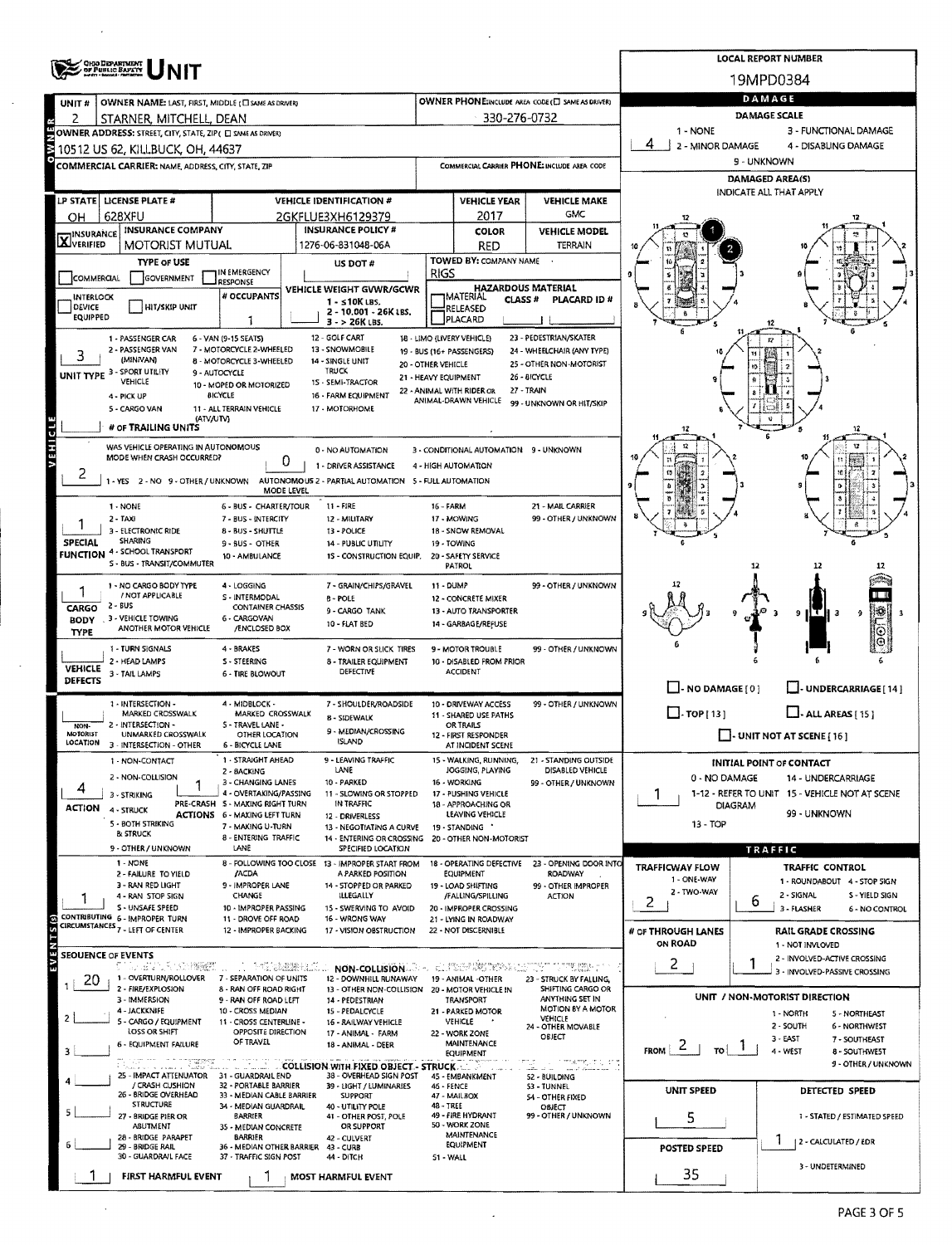|                                                                      | <b>WE SHERE MOTORIST / NON-MOTORIST</b>                                                                                                                             |                                                                            |                                                                             |  |                                                                              |                                 |                                                                                         | <b>LOCAL REPORT NUMBER</b><br>19MPD0384 |                                                                         |                                              |                                                                                      |                                                                          |                                                    |                           |                                                       |                               |  |
|----------------------------------------------------------------------|---------------------------------------------------------------------------------------------------------------------------------------------------------------------|----------------------------------------------------------------------------|-----------------------------------------------------------------------------|--|------------------------------------------------------------------------------|---------------------------------|-----------------------------------------------------------------------------------------|-----------------------------------------|-------------------------------------------------------------------------|----------------------------------------------|--------------------------------------------------------------------------------------|--------------------------------------------------------------------------|----------------------------------------------------|---------------------------|-------------------------------------------------------|-------------------------------|--|
| UNIT #                                                               | <b>NAME: LAST, FIRST, MIDDLE</b>                                                                                                                                    |                                                                            |                                                                             |  |                                                                              |                                 |                                                                                         |                                         |                                                                         | DATE OF BIRTH<br><b>AGE</b><br><b>GENDER</b> |                                                                                      |                                                                          |                                                    |                           |                                                       |                               |  |
|                                                                      | OLNEY, DANIELLE, N                                                                                                                                                  |                                                                            |                                                                             |  |                                                                              |                                 |                                                                                         |                                         |                                                                         | 33<br>03/30/1985                             |                                                                                      |                                                                          |                                                    |                           |                                                       | F                             |  |
|                                                                      | <b>ADDRESS: STREET, CITY, STATE, ZIP</b>                                                                                                                            |                                                                            |                                                                             |  |                                                                              |                                 |                                                                                         |                                         |                                                                         | <b>CONTACT PHONE - INCLUDE AREA CODE</b>     |                                                                                      |                                                                          |                                                    |                           |                                                       |                               |  |
|                                                                      | 11228 TR 506, SHREVE, OH, 44676<br>SAFETY EQUIPMENT<br><b>INJURIES INJURED</b><br><b>INJURED TAKEN TO: MEDICAL FACILITY (NAME CITY)</b><br><b>EMS AGENCY (NAME)</b> |                                                                            |                                                                             |  |                                                                              |                                 |                                                                                         |                                         |                                                                         |                                              | 330-231-0962<br><b>SEATING</b><br>AIR BAG USAGE<br><b>EJECTION</b><br><b>TRAPPED</b> |                                                                          |                                                    |                           |                                                       |                               |  |
| NON-MOTO<br>5                                                        | <b>TAKEN</b><br>BY                                                                                                                                                  | <b>USED</b>                                                                |                                                                             |  |                                                                              |                                 |                                                                                         |                                         |                                                                         |                                              | 1DOT-COMPLIANT<br><b>IMC HELMET</b>                                                  | <b>POSITION</b>                                                          |                                                    |                           |                                                       |                               |  |
| <u>is</u><br>OL STATE                                                | 4<br>ر 1ء<br>LOCAL<br><b>OPERATOR LICENSE NUMBER</b><br><b>OFFENSE CHARGED</b>                                                                                      |                                                                            |                                                                             |  |                                                                              |                                 |                                                                                         | OFFENSE DESCRIPTION                     |                                                                         |                                              | 1                                                                                    |                                                                          | 1<br>1<br>1<br><b>CITATION NUMBER</b>              |                           |                                                       |                               |  |
| <b>ROTOR</b><br>OН                                                   | CODE<br>SD478869                                                                                                                                                    |                                                                            |                                                                             |  |                                                                              |                                 |                                                                                         |                                         |                                                                         |                                              |                                                                                      |                                                                          |                                                    |                           |                                                       |                               |  |
| OL CLASS                                                             |                                                                                                                                                                     | <b>ENDORSEMENT</b><br><b>RESTRICTION SELECT UP TO 3</b>                    |                                                                             |  | <b>DRIVER</b>                                                                |                                 | <b>ALCOHOL / DRUG SUSPECTED</b>                                                         |                                         | <b>CONDITION</b>                                                        | <b>ALCOHOL TEST</b>                          |                                                                                      |                                                                          |                                                    |                           | <b>DRUG TEST(S)</b>                                   |                               |  |
| 4                                                                    |                                                                                                                                                                     |                                                                            | 3                                                                           |  | <b>DISTRACTED</b><br>$18Y$ <sub>6</sub>                                      | ALCOHOL                         | MARIJUANA                                                                               |                                         | 1                                                                       | <b>STATUS</b>                                | TYPE                                                                                 | <b>VALUE</b>                                                             | <b>STATUS</b>                                      | <b>TYPE</b>               |                                                       | <b>RESULTS SELECT UP TO 4</b> |  |
| UNIT#                                                                |                                                                                                                                                                     |                                                                            | NAME: LAST, FIRST, MIDDLE                                                   |  |                                                                              | <b>OTHER DRUG</b>               |                                                                                         |                                         |                                                                         | 1                                            | 1                                                                                    | <b>DATE OF BIRTH</b>                                                     | 1                                                  | 1                         | AGE                                                   | <b>GENDER</b>                 |  |
| 2                                                                    |                                                                                                                                                                     |                                                                            | PELLSHAW, DARRYCK, JAMES                                                    |  |                                                                              |                                 |                                                                                         |                                         |                                                                         |                                              |                                                                                      | 07/22/2003                                                               |                                                    |                           | 15                                                    | м                             |  |
|                                                                      | <b>ADDRESS: STREET, CITY, STATE, ZIP</b>                                                                                                                            |                                                                            |                                                                             |  |                                                                              |                                 |                                                                                         |                                         |                                                                         |                                              |                                                                                      | <b>CONTACT PHONE - INCLUDE AREA CODE</b>                                 |                                                    |                           |                                                       |                               |  |
|                                                                      |                                                                                                                                                                     |                                                                            | 10512 US 62, KILLBUCK, OH, 44637                                            |  |                                                                              |                                 |                                                                                         |                                         |                                                                         |                                              | 740-575-6790                                                                         |                                                                          |                                                    |                           |                                                       |                               |  |
| RIST / NON-MOTOR<br>5                                                | INJURIES INJURED<br>TAKEN<br>BY<br>111                                                                                                                              |                                                                            | <b>EMS AGENCY (NAME)</b>                                                    |  |                                                                              |                                 | INJURED TAKEN TO: MEDICAL FACILITY (NAME CITY)                                          |                                         | <b>SAFETY EQUIPMENT</b><br><b>USED</b><br>4                             |                                              | <b>DOT-COMPLIANT</b><br><b>MC HELMET</b>                                             | <b>SEATING</b><br>POSITION<br>1                                          | AIR BAG USAGE EJECTION<br><b>TRAPPED</b><br>1<br>1 |                           |                                                       |                               |  |
|                                                                      |                                                                                                                                                                     |                                                                            | OL STATE OPERATOR LICENSE NUMBER                                            |  |                                                                              | OFFENSE CHARGED                 |                                                                                         | <b>LOCAL</b><br><b>CODE</b>             | OFFENSE DESCRIPTION                                                     |                                              |                                                                                      |                                                                          |                                                    | <b>CITATION NUMBER</b>    |                                                       |                               |  |
| io.oi<br>OН                                                          | VA119518                                                                                                                                                            |                                                                            |                                                                             |  |                                                                              |                                 |                                                                                         |                                         |                                                                         |                                              |                                                                                      |                                                                          |                                                    |                           |                                                       |                               |  |
| OL CLASS                                                             | <b>ENDORSEMENT</b>                                                                                                                                                  |                                                                            | <b>RESTRICTION SELECT UP TO 3</b>                                           |  | <b>DRIVER</b><br><b>DISTRACTED</b>                                           | ALCOHOL                         | ALCOHOL / DRUG SUSPECTED<br>MARUUANA                                                    |                                         | <b>CONDITION</b>                                                        | <b>STATUS</b>                                | <b>ALCOHOL TEST</b><br><b>TYPE</b>                                                   | VALUE                                                                    | <b>STATUS</b>                                      | <b>TYPE</b>               | <b>DRUG TEST(S)</b>                                   |                               |  |
| 4                                                                    |                                                                                                                                                                     |                                                                            | 9                                                                           |  | $18Y$ <sub>1</sub>                                                           | OTHER DRUG                      |                                                                                         |                                         | 1                                                                       | 1                                            | 1                                                                                    |                                                                          | 1                                                  |                           |                                                       | RESULTS SELECT UP TO 4        |  |
| UNIT #                                                               |                                                                                                                                                                     |                                                                            | NAME: LAST, FIRST, MIDDLE                                                   |  |                                                                              |                                 |                                                                                         |                                         |                                                                         |                                              |                                                                                      | DATE OF BIRTH                                                            |                                                    |                           | AGE                                                   | <b>GENDER</b>                 |  |
|                                                                      | <b>ADDRESS: STREET, CITY, STATE, ZIP</b>                                                                                                                            |                                                                            |                                                                             |  |                                                                              |                                 |                                                                                         |                                         |                                                                         | <b>CONTACT PHONE - INCLUDE AREA CODE</b>     |                                                                                      |                                                                          |                                                    |                           |                                                       |                               |  |
|                                                                      |                                                                                                                                                                     |                                                                            |                                                                             |  |                                                                              |                                 |                                                                                         |                                         |                                                                         |                                              |                                                                                      |                                                                          |                                                    |                           |                                                       |                               |  |
| <b>ST/NON-MOTO</b><br><b>INJURIES IINJURED</b>                       | <b>TAKEN</b><br>BY                                                                                                                                                  | INJURED TAKEN TO: MEDICAL FACILITY (NAME CITY)<br><b>EMS AGENCY (NAME)</b> |                                                                             |  |                                                                              | <b>SAFETY EQUIPMENT</b><br>USED | <b>SEATING</b><br>AIR BAG USAGE<br>DOT-COMPLIANT<br><b>POSITION</b><br><b>MC HELMET</b> |                                         |                                                                         |                                              |                                                                                      |                                                                          | <b>EJECTION   TRAPPED</b>                          |                           |                                                       |                               |  |
| <b>OL STATE</b>                                                      |                                                                                                                                                                     |                                                                            | <b>OPERATOR LICENSE NUMBER</b>                                              |  | <b>LOCAL</b><br><b>OFFENSE CHARGED</b><br>OFFENSE DESCRIPTION<br><b>CODE</b> |                                 |                                                                                         |                                         |                                                                         |                                              |                                                                                      |                                                                          | <b>CITATION NUMBER</b>                             |                           |                                                       |                               |  |
| OL CLASS                                                             | ENDORSEMENT                                                                                                                                                         |                                                                            | <b>RESTRICTION SELECT UP TO 3</b>                                           |  | <b>DRIVER</b><br><b>DISTRACTED</b>                                           | ALCOHOL                         | ALCOHOL / DRUG SUSPECTED<br>MARIJUANA                                                   |                                         | <b>CONDITION</b>                                                        | <b>STATUS</b>                                | <b>ALCOHOL TEST</b><br><b>TYPE</b>                                                   | VALUE                                                                    | <b>STATUS</b>                                      | <b>TYPE</b>               | <b>DRUG TEST(S)</b>                                   | RESULTS SELECT UP TO 4        |  |
|                                                                      |                                                                                                                                                                     |                                                                            |                                                                             |  | BY                                                                           | <b>OTHER DRUG</b>               |                                                                                         |                                         |                                                                         |                                              |                                                                                      |                                                                          |                                                    |                           |                                                       |                               |  |
|                                                                      | <b>INJURIES</b>                                                                                                                                                     |                                                                            | SEATING POSITION                                                            |  | <b>AIR BAG</b>                                                               |                                 | OL CLASS                                                                                |                                         | OL RESTRICTION(S)                                                       |                                              |                                                                                      | <b>DRIVER DISTRACTION</b>                                                |                                                    |                           | <b>TEST STATUS</b>                                    |                               |  |
| 1 - FATAL<br>2 – SUSPECTED SERIOUS                                   |                                                                                                                                                                     |                                                                            | 1 - FRONT - LEFT SIDE<br>(MOTORCYCLE DRIVER)<br>2 - FRONT - MIDDLE          |  | 1 - NOT DEPLOYED<br>2 - DEPLOYED FRONT<br>3 - DEPLOYED SIDE                  |                                 | 1-CLASS A<br>2 - CLASS B                                                                |                                         | <b>ALCOHOL INTERLOCK</b><br><b>DEVICE</b>                               |                                              |                                                                                      | NOT DISTRACTED<br>2 - MANUALLY OPERATING AN                              |                                                    |                           | <b>1-NONE GIVEN</b><br>2 - TEST. REFUSED              |                               |  |
| :Injury<br>3 - SUSPECTED MINOR                                       |                                                                                                                                                                     |                                                                            | 3 - FRONT - RIGHT SIDE<br>4 - SECOND - LEFT SIDE                            |  | 4 - DEPLOYED BOTH<br><b>FRONT/SIDE</b>                                       |                                 | 3 - CLASS C                                                                             |                                         | 2 - CDL INTRASTATE ONLY<br>3 - CORRECTIVE LENSES-<br>4 - FARM WAIVER    |                                              |                                                                                      | <b>ELECTRONIC</b><br>COMMUNICATION DEVICE<br>(TEXTING, TYPING,           |                                                    | 3 - TEST GIVEN,           |                                                       | <b>CONTAMINATED SAMPLE</b>    |  |
| <b>INJURY</b><br>4 - POSSIBLE INJURY                                 |                                                                                                                                                                     |                                                                            | (MOTORCYCLE PASSENGER)<br><b>5 SECOND - MIDDLE</b>                          |  | 5 <sup>2</sup> -NOT APPLICABLE<br>9 - DEPLOYMENT UNKNOWN                     |                                 | 4 - REGULAR CLASS<br>(OHIO = D)                                                         |                                         | 5 - EXCEPT CLASS A BUS<br>6 - EXCEPT CLASS A                            |                                              |                                                                                      | <b>DIALING</b><br>TALKING ON HANDS FREE                                  |                                                    |                           | / UNUSABLE<br>4 - TEST GIVEN,<br><b>RESULTS KNOWN</b> |                               |  |
| <b>5 NO APPARENT INJURY</b>                                          |                                                                                                                                                                     |                                                                            | 6 - SECOND - RIGHT SIDE<br>7 - THIRD - LEFT SIDE »                          |  | <b>EJECTION</b>                                                              |                                 | 5 - M/C MOPED ONLY:                                                                     |                                         | & CLASS B BUS<br><b>EXCEPT TRACTOR-TRAILER</b>                          |                                              |                                                                                      | <b>COMMUNICATION DEVICE</b><br>TALKING ON HAND-HELD                      |                                                    |                           | 5 - TEST GIVEN,<br>RESULTS UNKNOWN                    |                               |  |
| <b>INJURIES TAKEN BY</b>                                             |                                                                                                                                                                     |                                                                            | (MOTORCYCLE SIDE CAR)<br>8 - THIRD - MIDDLE                                 |  | 1 - NOT EJECTED                                                              |                                 | 6 - NO VALID OL                                                                         |                                         | 8 - INTERMEDIATE LICENSE<br><b>RESTRICTIONS</b><br>LEARNER'S PERMIT     |                                              |                                                                                      | COMMUNICATION DEVICE<br>5 - OTHER ACTIVITY WITH AN<br>ELECTRONIC DEVICE- |                                                    |                           |                                                       | <b>ALCOHOL TEST TYPE</b>      |  |
| 1 NOT TRANSPORTED<br><b>TREATED AT SCENE</b>                         |                                                                                                                                                                     |                                                                            | 9 THIRD - RIGHT SIDE<br>10 - SLEEPER SECTION                                |  | 2 - PARTIALLY EJECTED<br><b>3 - TOTALLY EJECTED.</b><br>4 - NOT APPLICABLE   |                                 | <b>OL ENDORSEMENT</b><br>H - HAZMAT                                                     |                                         | <b>RESTRICTIONS</b><br><b>10 -LIMITED TO DAYLIGHT</b>                   |                                              |                                                                                      | <b>6-PASSENGER</b><br>7 - OTHER DISTRACTION                              |                                                    | $-$ NONE<br>2 - BLOOD     |                                                       |                               |  |
| $2 - EMS$<br>3 - POLICE                                              |                                                                                                                                                                     |                                                                            | OF TRUCK CAB<br>11 - PASSENGER IN                                           |  | TRAPPED                                                                      |                                 | M - MOTORCYCLE                                                                          |                                         | <b>ONLY</b><br>11 - LIMITED TO EMPLOYMENT                               |                                              |                                                                                      | INSIDE THE VEHICLE!<br>8 - OTHER DISTRACTION                             |                                                    | $3 - URINE$<br>4 - BREATH |                                                       |                               |  |
| 9 COTHER / UNKNOWN                                                   |                                                                                                                                                                     |                                                                            | OTHER ENCLOSED CARGO<br>AREA (NON-TRAILING UNIT,<br>BLIS, PICK-UP WITH CAPI |  | <b>AT-NOT TRAPPED</b><br>2. EXTRICATED BY                                    |                                 | P - PASSENGER<br>N-TANKER                                                               |                                         | 12 - LIMITED - OTHER<br>13 - MECHANICAL DEVICES                         |                                              |                                                                                      | <b>OUTSIDE THE VEHICLE</b><br>9 - OTHER / UNKNOWN :                      |                                                    | 5 - OTHER                 | <b>DRUG TEST</b>                                      |                               |  |
| <b>SAFETY EQUIPMENT</b>                                              |                                                                                                                                                                     |                                                                            | 12 = PASSENGER IN .<br>UNENCLOSED CARGO AREA 3 - FREED BY                   |  | MECHANICAL MEANS                                                             |                                 | Q - MOTOR'SCOOTER                                                                       |                                         | (SPECIAL BRAKES, HAND<br>CONTROLS, OR OTHER<br><b>ADAPTIVE DEVICES!</b> |                                              |                                                                                      | <b>CONDITION</b><br>1 - APPARENTLY NORMAL                                |                                                    | 1 - NONE<br>2 - BLOOD     |                                                       |                               |  |
| 1 - NONE USED<br>2 * SHOULDER BELT ONLY                              |                                                                                                                                                                     |                                                                            | 13 - TRAILING UNIT<br><b>14 - RIDING ON VEHICLE</b>                         |  | NON-MECHANICAL MEANS                                                         |                                 | r - Three-Wheel<br>MOTORCYCLE                                                           |                                         | 14 - MILITARY VEHICLES ONLY<br><b>15 - MOTOR VEHICLES</b>               |                                              |                                                                                      | 2 - PHYSICAL IMPAIRMENT<br>3 - EMOTIONAL (E.G.,                          |                                                    | 3 - URINE<br>4 - OTHER    |                                                       |                               |  |
| USED<br>3 - LAP BELT ONLY USED -                                     |                                                                                                                                                                     |                                                                            | EXTERIOR<br>(NON-TRAILING UNIT)                                             |  |                                                                              |                                 | S - SCHOOL BUS<br>- DOUBLE & TRIPLE                                                     |                                         | WITHOUT AIR BRAKES.<br>16 - OUTSIDE MIRROR                              |                                              |                                                                                      | DEPRESSED, ANGRY,<br>DISTURBED)                                          |                                                    |                           |                                                       | <b>DRUG TEST RESULT(S</b>     |  |
| 4 - SHOULDER & LAP BELT<br><b>USED</b>                               |                                                                                                                                                                     |                                                                            | 15 NON MOTORIST<br>99 - OTHER / UNKNOWN                                     |  |                                                                              |                                 | <b>TRAILERS</b><br>Χ = ΤΑΝΚΕR / ΗΑΖΜΑΤ                                                  |                                         | 17 - PROSTHETIC AID<br>18 - OTHER                                       |                                              | 4 - ILLNESS                                                                          | 5 - FELL ASLEEP, FAINTED,                                                |                                                    |                           | 1 - AMPHETAMINES%4<br>2 - BARBITURATES                |                               |  |
| <b>S</b> ~ CHILD RESTRAINT SYSTEM<br>6 - CHILD RESTRAINT SYSTEM      | <b>FORWARD FACING AND RE</b>                                                                                                                                        |                                                                            |                                                                             |  |                                                                              |                                 |                                                                                         |                                         |                                                                         |                                              |                                                                                      | FATIGUED, ETC.<br>6 - UNDER THE INFLUENCE OF                             |                                                    |                           | 3 - BENZODIAZEPINES<br>4 - CANNABINOIDS               |                               |  |
| <b>REAR FACING.</b><br>7 - BOOSTER SEAT                              |                                                                                                                                                                     |                                                                            |                                                                             |  |                                                                              |                                 | <b>GENDER</b><br>F - FEMALE                                                             |                                         |                                                                         |                                              |                                                                                      | MEDICATIONS / DRUGS /<br>ALCOHOL<br>9 - OTHER / UNKNOWN                  |                                                    | 5 - COCAINE<br>7 - OTHER  | 6 - OPIATES / OPIOIDS                                 |                               |  |
| 8 - HELMET USED<br>9 - PROTECTIVE PADS USED                          |                                                                                                                                                                     |                                                                            |                                                                             |  |                                                                              |                                 | M - MALE<br>u - Othery Unknown                                                          |                                         |                                                                         |                                              |                                                                                      |                                                                          |                                                    |                           | 8 - NEGATIVE RESULTS                                  |                               |  |
| 10 - REFLECTIVE CLOTHING                                             | (ELBOWS, KNEES, ETC)                                                                                                                                                |                                                                            |                                                                             |  |                                                                              |                                 |                                                                                         |                                         |                                                                         |                                              |                                                                                      |                                                                          |                                                    |                           |                                                       |                               |  |
| 11 - LIGHTING - PEDESTRIAN<br>/ BICYCLE ONLY<br>99 - OTHER / UNKNOWN |                                                                                                                                                                     |                                                                            |                                                                             |  |                                                                              |                                 |                                                                                         |                                         |                                                                         |                                              |                                                                                      |                                                                          |                                                    |                           |                                                       |                               |  |

à,  $\ddot{\phantom{0}}$ 

 $\bar{\alpha}$ 

 $\bar{\psi}$